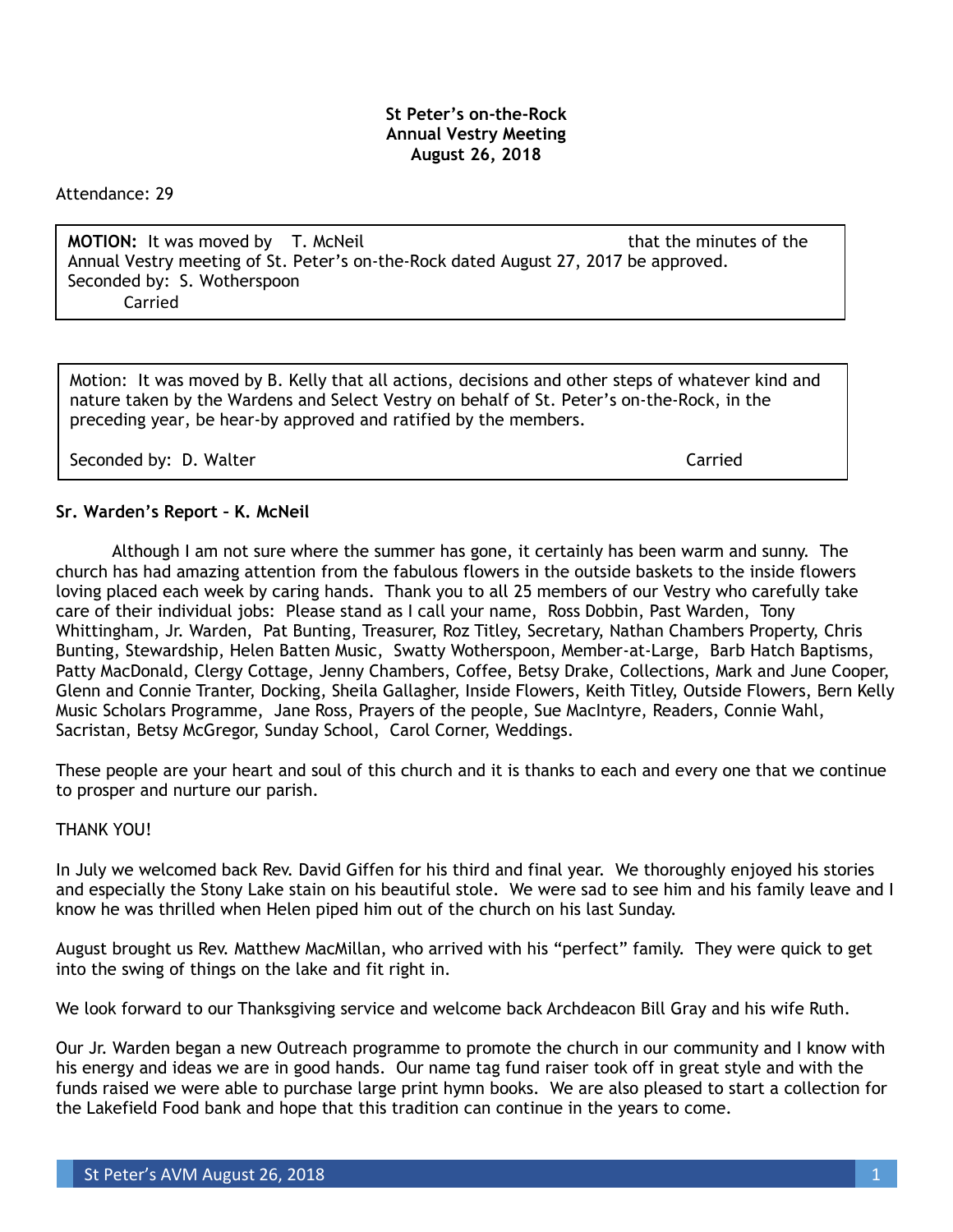It has been and pleasure and honour to serve as your Warden this past year. Thank you for allowing me to help and I look forward to assisting next year in my new role as Past Warden. You are left in good hands with Tony W and June Cooper taking the reins.

#### **Nominations: R. Dobbin**

| Mark Cooper, Sheila Brownscombe, Glenn and Connie Tranter |
|-----------------------------------------------------------|
|                                                           |
|                                                           |
|                                                           |
|                                                           |
|                                                           |
|                                                           |
| Betsy McGregor, Judy Tranter, Jackie Tranter, Bill Ruddy  |
|                                                           |

**MOTION:** It was moved by R. Dobbin that the slate for the Select Vestry for St. Peter's on-the-Rock for the year 2019 be approved.

Seconded by: B. Kelly Carried Carried

# **Treasurer's Report – Pat Bunting**

#### Financial Statements for 2017

- The 2017 statements were issued by Kevin A. Dunn, Chartered Accountants June 29, 2018 and reviewed and approved by select vestry July 22, 2018.
- Key Messages
	- o Statement of Financial Position Net Assets:
		- Asset growth continues (establishment of Music Scholar's Endowment Fund, General funding continues to exceed expenses)
	- o Statement of Change in Net Assets:
		- Favourable \$13,385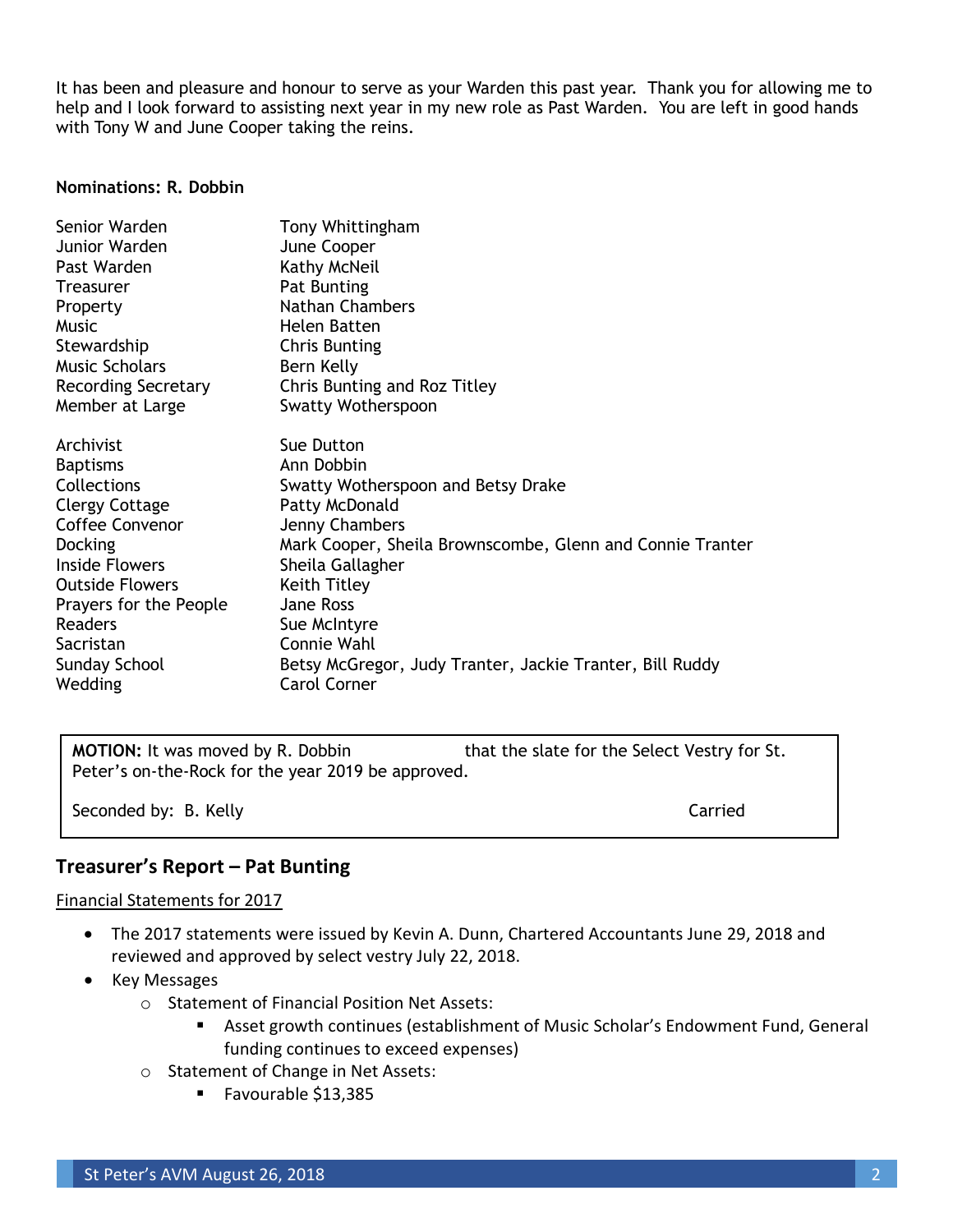

- o Statement of Operations:
	- Overall revenue up \$12,295 2017 over 2016
	- Net of Music, Weddings and Memorial, General revenue down 1.8% with a considerable shift between mailed in donations and service collections.

| <b>General Revenue</b> |                                                   |      |          |          |
|------------------------|---------------------------------------------------|------|----------|----------|
|                        | 2016                                              | 2017 |          |          |
| Mail In                | $$15,447.00 \;   \; $12,605.23 \;   \; $$$        |      | 2.841.77 | $-18.4%$ |
| Service                | $$16,480.00 \;   \; $18,758.69 \;   \; $2,278.69$ |      |          | 13.8%    |
|                        |                                                   |      |          |          |
|                        | $$31,927.00 \;   \; $31,363.92 \;   \; $$$        |      | 563.08   | $-1.8%$  |

- Total expenses were favourable to 2016 by \$3,036 (net of HST rebate)
- 2017 General expenses were favourable to budget by \$2,000 (HST in)

| <b>MOTION:</b> It was moved by P. Bunting that the 2017 Financial Statements issued by St.<br>Peter's accountant Kevin A. Dunn CA for St. Peter's on-the-Rock be accepted as written |         |  |  |  |  |  |  |  |
|--------------------------------------------------------------------------------------------------------------------------------------------------------------------------------------|---------|--|--|--|--|--|--|--|
| Seconded by: B. McGregor                                                                                                                                                             | Carried |  |  |  |  |  |  |  |
|                                                                                                                                                                                      |         |  |  |  |  |  |  |  |

#### 2018 General Expense Budget

- The 2018 budget of \$28.7K being brought forward is based on the inputs of account owners. A draft summary of this budget was distributed with the 2018 Spring Newsletter for comment and feedback. The line item detail was presented and approved by Select Vestry July 22, 2018.
	- o \$2.7K increase over 2017 is attributed to a \$2.6K increase in Property reflecting the new minimum wage (impacting the Sexton budget) plus allowance for additional property expenses (pruning/possibly removing large oak by public washroom).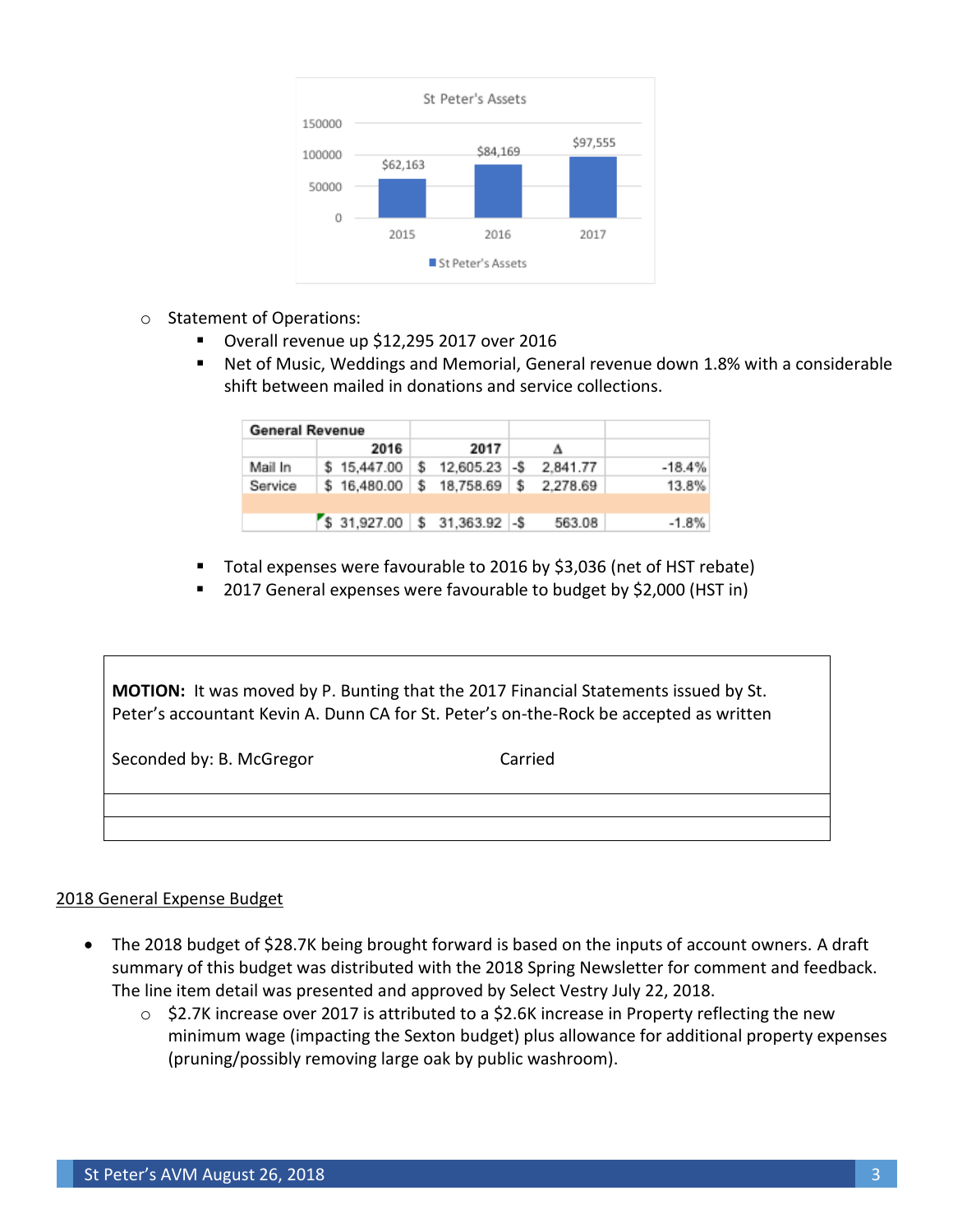|  | ΚŚ                     |    | 2015             |  | 2016             |  | 2017                                                                                           |    | 2017                   |      | 2018          |  |
|--|------------------------|----|------------------|--|------------------|--|------------------------------------------------------------------------------------------------|----|------------------------|------|---------------|--|
|  |                        |    | Actual           |  | Actual           |  |                                                                                                |    | <b>Budget</b>   Actual |      | <b>Budget</b> |  |
|  | 1 Church               |    |                  |  |                  |  | $\frac{1}{2}$ 13.2 $\frac{1}{2}$ 11.8 $\frac{1}{2}$ 12.0 $\frac{1}{2}$ 12.2 $\frac{1}{2}$ 12.5 |    |                        |      |               |  |
|  | 2 Administration       | S. | 5.8 $\sim$       |  |                  |  | 3.1 \$ 3.0 \$                                                                                  |    | 2.0 <sup>5</sup>       |      | 2.0           |  |
|  | 3 Operating            | S. | $4.6-5$          |  |                  |  | 5.3 \$ 5.3 \$                                                                                  |    | $5.5\quad$ \$          |      | 5.1           |  |
|  | 4 Property             | S. | 8.4 S            |  | 6.8 <sup>5</sup> |  | $6.8$ \ \$                                                                                     |    | 6.0                    | ∣ \$ | 8.6           |  |
|  | 5 Cottage              | S. | 1.2 <sub>5</sub> |  | 0.9 <sup>5</sup> |  | 0.9                                                                                            | ۱s | 0.3 <sup>5</sup>       |      | 0.5           |  |
|  | <b>Annual Expenses</b> |    |                  |  |                  |  | $\frac{1}{5}$ 33.2 $\frac{1}{5}$ 27.9 $\frac{1}{5}$ 28.0 $\frac{1}{5}$ 26.0 $\frac{1}{5}$      |    |                        |      | 28.7          |  |

#### ST. PETER'S ON-THE-ROCK ANNUAL EXPENSE SUMMARY

- 1 Coffee, maintenance, honoraria, outreach, printing
- 2 Office supplies, newsletter, professional fees,
- 3 Telephone, insurance, taxes, hydro
- 4 Sexton, septic, plumbing, docks, boats, marina
- 5 Maintenance, supplies, furniture, equipments, cleaning

**MOTION:** It was moved by P. Bunting that the 2018 St. Peter's on-the-Rock General Expense Budget be approved in the amount of \$28,700 with the condition that any funding requirements that exceed \$28,700 would require the advance approval of Select Vestry. Reports to provide budget status updates will be made to the Wardens on an ongoing basis.

Seconded by: S. Gallagher Carried

#### 2018 Capital Costs

• Capital expenditures will be required in 2018 to upgrade dock decking, improve handrails plus implement needed vestry cottage improvements identified in the end of year property audit. \$10K has been put aside from the capital account for this work.

| New front outside flood light needs replacing | 700.00      |
|-----------------------------------------------|-------------|
| <b>Resurfacing Docks</b>                      | \$1,000.00  |
| Cottage upgrades                              | \$4,800.00  |
| Decking small dock                            | \$2,000.00  |
| Metal handrail system                         | \$1,500.00  |
|                                               | \$10,000.00 |

• These expenditures were approved by Select Vestry June 9, 2018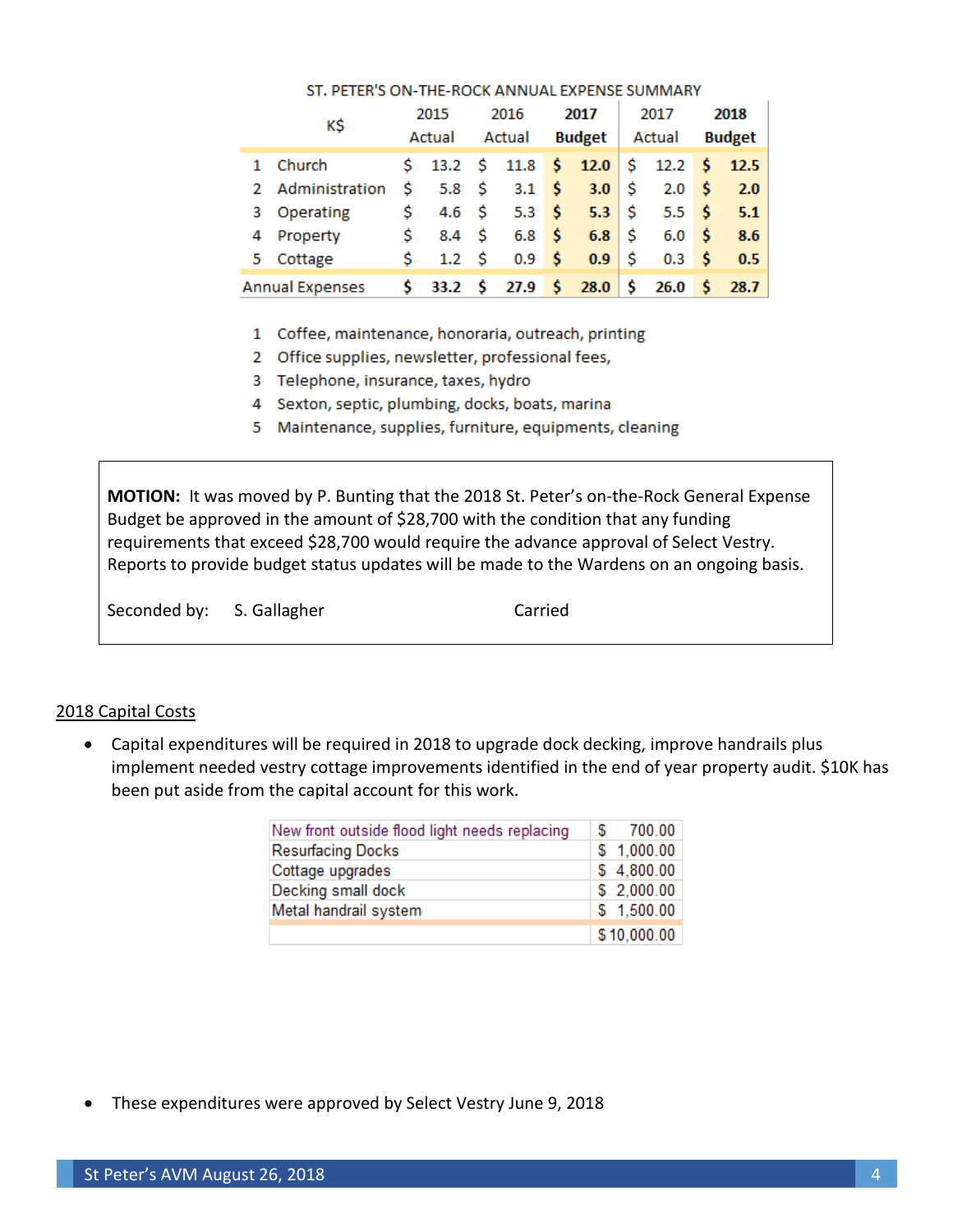MOTION: It was moved by P. Bunting that the Capital Expenditure Budget of St. Peter's onthe-Rock be approved in the amount of \$10,000 with the condition that any funding requirements that exceed \$10,000 would require the advance approval of Select Vestry.

Seconded by: D. Walter Carried

### Signing Authority

MOTION: It was moved by P. Bunting that in 2019 St. Peter's on-the-Rock have a maximum of four signing officers for dealings with the Royal Bank, that all cheques have two signatures and that for 2019 the Past Warden Kathy McNeil, Senior Warden Tony Whittingham, Junior Warden June Cooper and the Treasurer Pat Bunting be the designated signing officers.

Seconded by: S. Wotherspoon Carried

### Name Tag Initiative

- Last count 47 sold which provided a donation of \$230 towards the large print hymn books. Tax receipts for
- 10.93 will be provided for each tag sold.

### **Property – N. Chambers**

Clergy Cottage Maintenance Repairs

- New Flooring in the kitchen
- New LED lighting and smoke detectors
- Porch and chair painting
- New screen doors
- Pressure washing of deck
- New refrigerator
- New U.V. lamp and filters for water purification

### Church Maintenance/Repair

- General maintenance on wireless mic system
- Additional water tap for planter watering
- Minor dock repair

### Future Maintenance and Repairs

• New mic headsets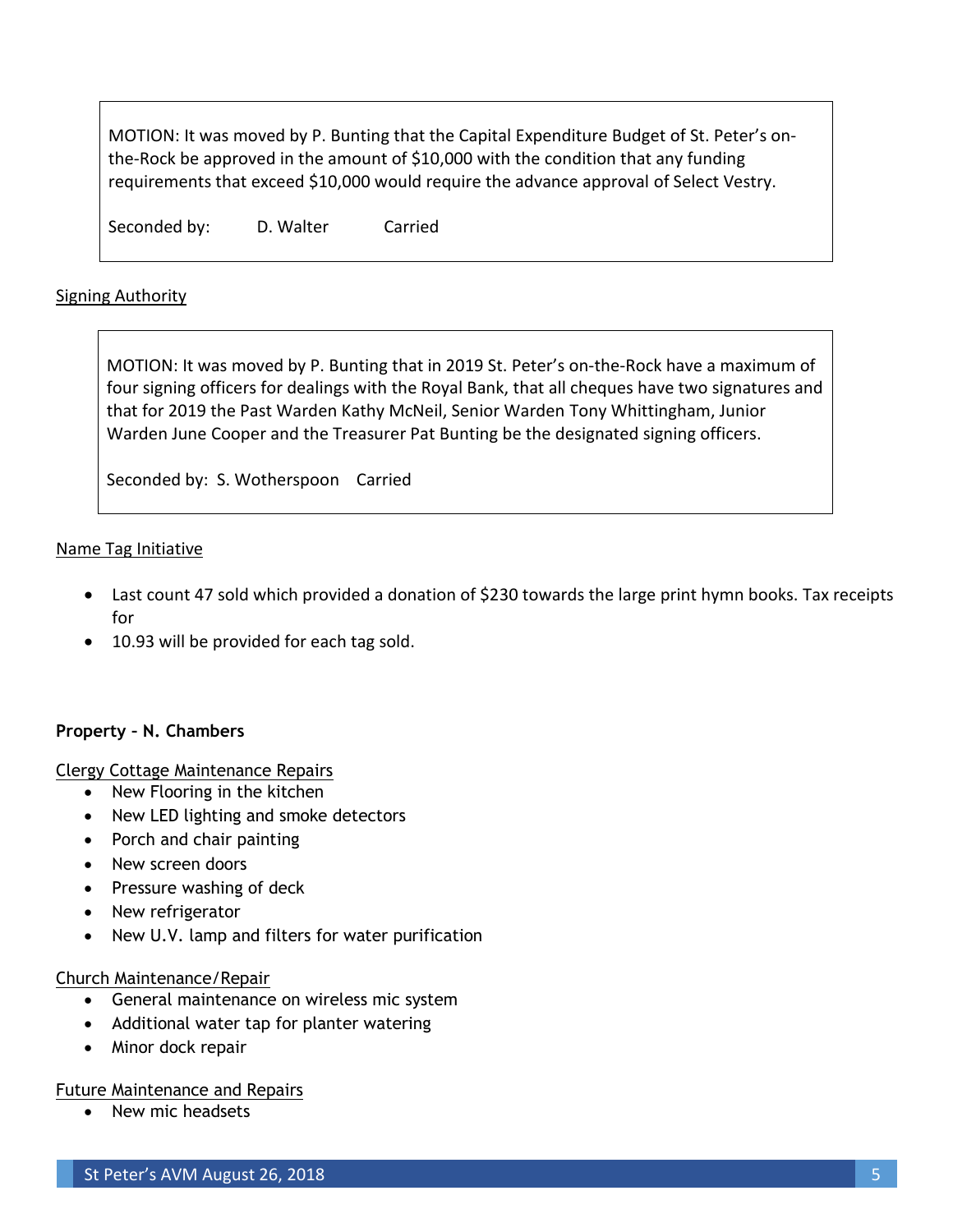- Small dock resurfacing
- Oak tree removal at Clergy cottage
- New flooring in public washroom
- Railing replacement on concrete walkway

Larger Upcoming Capital Construction

Replacement of concrete walkway

# **Outreach Update – Tony Whittingham**

Update on outreach/communications:

- Graphic presentation for leaflet and other materials to be undertaken this fall
- Dock drop in spring depending on cost ( will investigate Globe and Mail; local media listings, SLYC, ASLC weekly emails, etc.)
- Questionnaire for parishioners on key expectations to be designed and distributed
- Visual representation on web/FaceBook/Instagram pages
- Photographic directory of parishioners (K. McNeil to lead); will attempt to have for next summer
- B. McGregor asked that Sunday School photos be used (not with children's faces) in brochures, etc. to promote awareness of Sunday school programming at the church
- Sr. Warden will present budget to Select Vestry next spring
- Food bank drive in cooperation with St. John's Lakefield this Labour Day;

## **St. Peter's on-the-Rock Music Scholars Programme – B. Kelly**

The St. Peter's Music Scholars Program was the idea of Don and the late Margaret Walter. Its intention is for inspiring musical youth by providing them with the opportunity to perform for a diverse audience while enriching our worship and supporting outreach.

This year we have had three participants.

**On July 8th** we had Peterborough's, Fiona Pazari will be playing "Consolation" by Mendelsohn on piano **On August 5th** Peterborough's, Gabriella Newnham will be playing Panis Angelicus by César Franck on the bassoon

**On August 26th** we will have Toronto's, Vivian Tomlinson who will be singing Les Berceaux by Faure. This song is about water and boats, so rather fitting.

The summer of 2018 participants will be up for the \$500.00 scholarship to be announced Labour Day or on the Thanksgiving weekend.

The committee consists of Music Scholars Directors/Adjudicators Blair Mackenzie, Bob Trennum, Tony Whittingham and Chairperson Bern Kelly.

### **New Business**

R. Drake asked about endowment fund; Rev. M. McMillan, who attended the Executive meeting on 25 Aug., responded. As Treasurer, P. Bunting has stepped down from the committee, and an expanded committee will be constituted including R. Dobbin (Chair), S. Wotherspoon, R. Drake, T. McNeil and B. MacKenzie. Recommendations will be delivered to the Treasurer and Executive of the Select Vestry.

R. Dobbin reported that the next meeting will be held on Monday 27 Aug 2018 at the Dobbin cottage. Sr. Warden T. Whittingham and Rev. M. McMillan will also attend.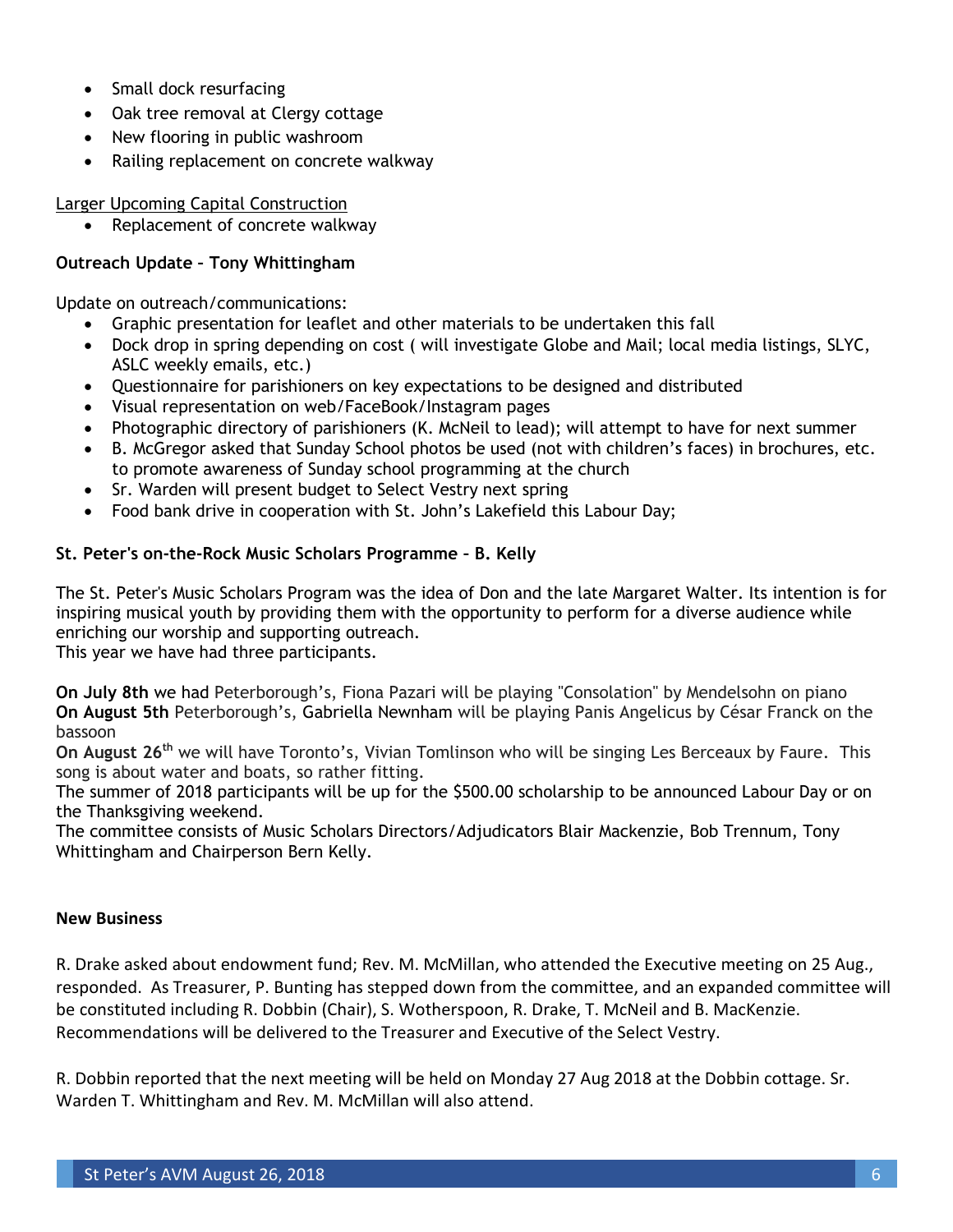M. MacMillan responded to a question from B. Ross regarding background and timing of the discussion about an endowment fund. M. MacMillan explained the history of this issue and the mandate of the committee.

D. Walters asked for clarification on memorial gifts vs legacy gifts; it was suggested by B. Ross that for governance purposes and for transparency, these things be made clear to the parish and potential givers.

There being no further business, the meeting was terminated at 12.45 MOTION: B. McGregor, Second, R. Titley, carried.

K. McNeil, Sr. Warden C. Bunting, Recording Secretary

**St. Peter's on-the-Rock Programme Coordinators**

\_\_\_\_\_\_\_\_\_\_\_\_\_\_\_\_\_\_\_\_\_\_\_\_\_\_\_\_\_\_\_\_\_\_\_\_\_\_\_\_\_\_\_\_\_\_\_\_\_\_\_\_\_\_\_\_\_\_\_\_\_\_\_\_\_\_\_\_\_\_\_\_\_\_\_\_\_\_\_

### **Music – H. Batten**

Music is included in the 10:30 am services each Sunday. The St. Peter's Music Scholars Programme has introduced us to some superb young musicians who have participated in several services this summer. Dates for music scholars are scheduled to suit the students, and other visiting musicians participate occasionally. If a musician would like to join in our service at any time, please contact the organist.

We are tremendously grateful to various members of the congregation and friends who continue to generously participate in music for our services. This year we have enjoyed the support and musicianship of Bob Trennum (piano/guitar), Blair Mackenzie (violin), Graham Mackenzie (piano/oboe), Margaret Fay (bassoon) and Alice Van Allen (piano). With deep appreciation we thank you all for you time and expertise.

Our Phoenix digital pipe organ (made in Peterborough, Ontario) is in its 15th season, and is operating beautifully. Our donated piano is in excellent condition in its 8th season. Sincere thanks to Nathan Chambers and the sextons (Roz please put in their names) for helping with the sound system which is needed each time the piano is in use.

This summer 12 large print, words only hymnals were purchased. They are slightly smaller than the hymnal with music. Both hymnals are the same navy blue colour, as neither is published in any other colour. Book covers for the 12 smaller hymnals have been suggested to make them easier to find at a quick glance. If anyone is interested in making 12 book covers for these hymnals, please let us know.